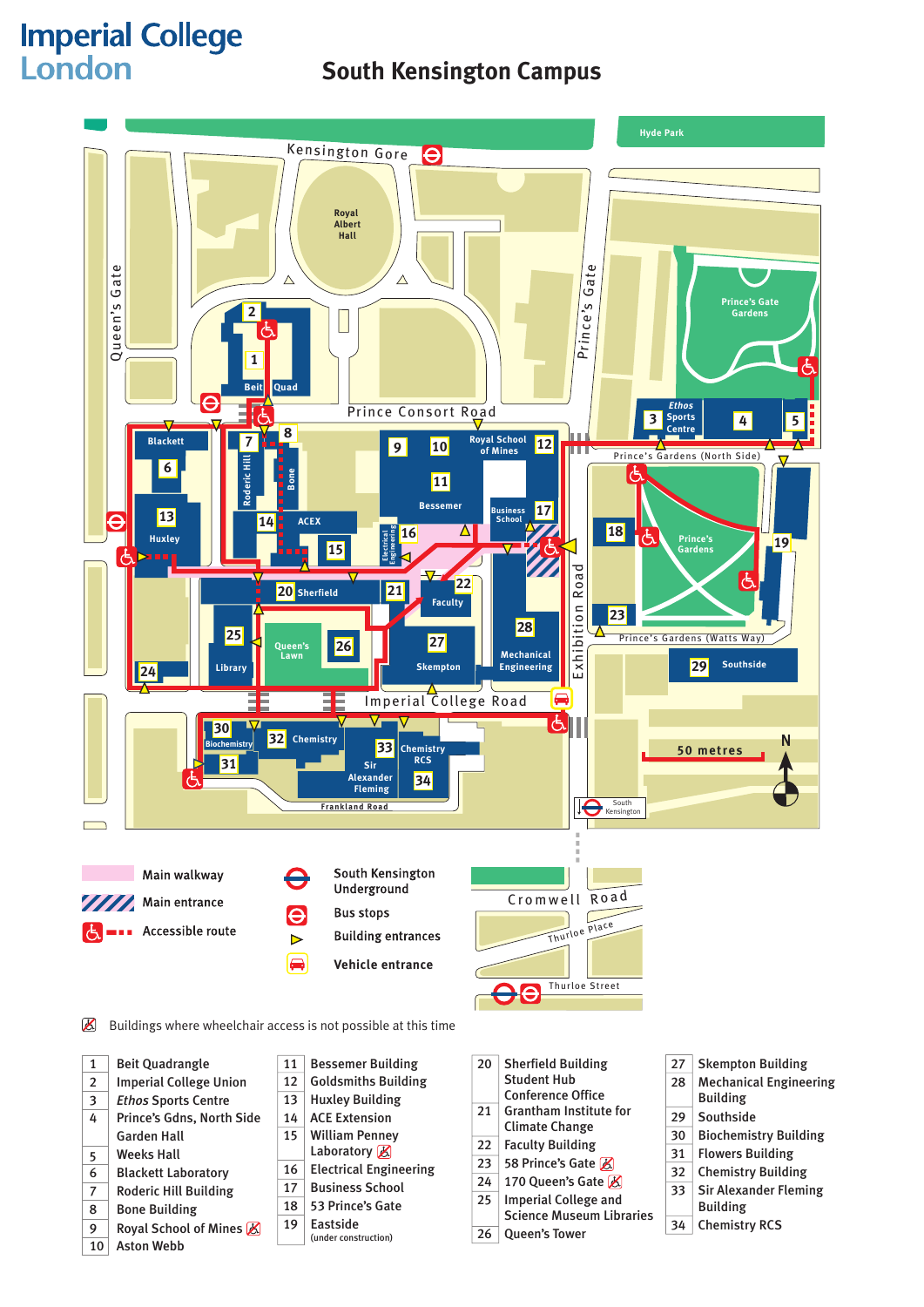## **Building key**

**1 Beit Quadrangle** Imperial College Union Beit Hall

### **2 Imperial College Union**

#### **3** *Ethos* **Sports Centre** Sport Imperial

**4 Prince's Gardens, North Side** No.8: Early Years Education Centre No.10-12: Garden Hall

## **5 Weeks Hall**

**6 Blackett Laboratory** Physics, Cell and Molecular Biology

### **7 Roderic Hill Building**

Aeronautics, The Composites Centre, Chemical Engineering and Chemical Technology, Centre for Process Systems Engineering

### **8 Bone Building**

Aeronautics, Chemical Engineering and Chemical Technology

## **9 Royal School of Mines**

Earth Science and Engineering, Materials, Centre for Environmental Policy

### **10 Aston Webb**

Earth Science and Engineering, Materials, Centre for Environmental Policy

### **11 Bessemer Building**

Bioengineering, Centre for Environmental Policy, Imperial Incubator, Institute of Biomedical Engineering

#### **12 Goldsmiths Building**

Bioengineering, Earth Science and Engineering, Materials, Centre for Environmental Policy

#### **13 Huxley Building**

 Computing, Mathematics, Physics

**14 ACE Extension** Aeronautics, Chemical Engineering and Chemical Technology

#### **15 William Penney Laboratory** London e-Science Centre

**16 Electrical Engineering Building** Electrical and Electronic Engineering, Imperial Innovations

## **17 Imperial College Business School**

Centre for Quantitative Finance, Innovation Studies Centre, Entrepreneurship Centre, Centre for Health Management

## **18 53 Prince's Gate**

 Institute for Mathematical Sciences

## **19 Eastside (under construction)**

#### **20 Sherfield Building**

- Level 1: Bank (NatWest), Catering, International Office, Main Dining Hall, Security Reception
- Level 2: Great Hall, Junior Common Room, Newsagent, Optician, QT snack bar, Senior Common Room, Union Shop
- Level 3: Academic Visitors' Accommodation, Conference Office, Finance, HR Pensions, Human Resources, Humanities, Outreach, Registry, Learning and Development Centre, Sport Imperial management, Student Accommodation Centre, Student Hub
- Level 4: Archives, ICT, ICT Helpdesk, Occupational Health Service
- Level 5: Building Projects, Blyth Music and Arts Centre, Careers Advisory Service, Centre for Educational Development, Communications, Facilities Management, Graduate Schools, HR Equality, Property Management, Read and Pippard Lecture Theatres, Safety Department, Seminar and Learning Centre (SALC)

### **21 Grantham Institute for Climate Change**

### **22 Faculty Building**

Academic Health Science Centre (AHSC), Alumni and Development, Business Development, Central Secretariat, Communications, Faculties of Engineering, Medicine and Natural Sciences administration, Finance, Human Resources, Rector's Office, Research Services, Strategy and Planning

#### **23 58 Prince's Gate**

Ballroom, Billiard Room, Boardroom, Centre for Professional Development, College Room, Energy and Environment Office, Garden Room, ICON, Oak Room

### **24 170 Queen's Gate**

 Council Room, Dining Room and Solar

## **25 Imperial College and Science Museum Libraries**

Central Library, Library Archives and Special Collections, Science Museum Library, Centre for the History of Science, Technology and Medicine

### **26 Queen's Tower**

## **27 Skempton Building**

Civil and Environmental Engineering, Centre for Environmental Control and Waste Management, Centre for Transport Studies

## **28 Mechanical Engineering Building**

ICT, Mechanical Engineering, Vibration University Technology Centre

## **29 Southside**

Falmouth Keogh Hall, Selkirk Hall, Tizard Hall, Health Centre, Dentist

## **30 Biochemistry Building**

Biology, Cell and Molecular Biology, Molecular Biosciences, Centre for Bioinformatics, Centre for Biomolecular Electron Microscopy, Glycobiology Training, Research and Infrastructure Centre, Centre for Structural Biology

## **31 Flowers Building**

Cell and Molecular Biology, Centre for Molecular Microbiology and Infection

#### **32 Chemistry Building**  Chemistry

## **33 Sir Alexander Fleming Building**

Medicine, Biology, Biomedical Sciences, Cell and Molecular Biology, Molecular Biosciences, Advanced Biotechnology Centre, Centre for Chronobiology

#### **34 Chemistry RCS**

 Biochemistry, Centre for Photomolecular Sciences, Chemistry